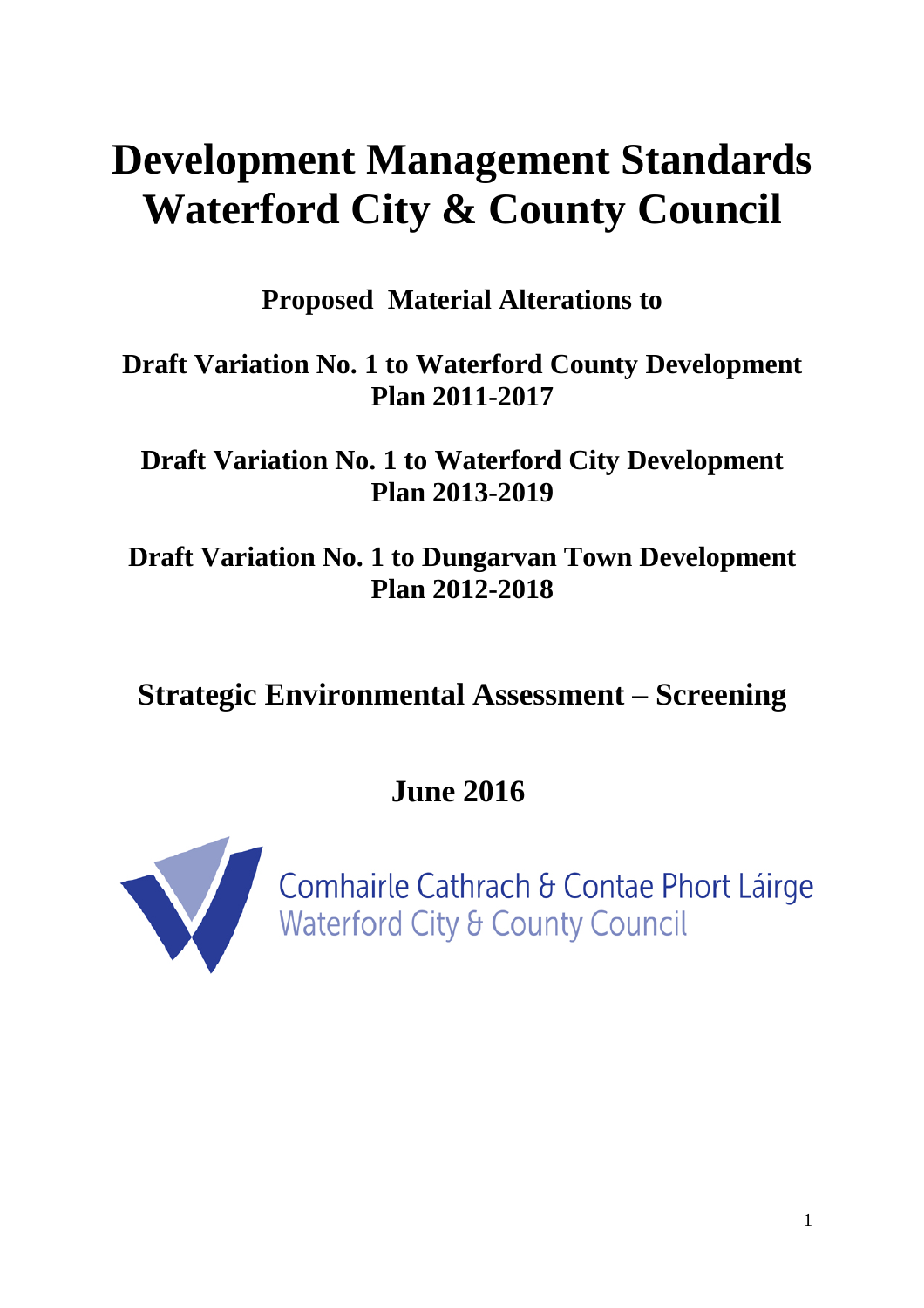#### **1. INTRODUCTION**

SEA and AA Screening Reports were prepared by Waterford City and County Council on the potential significant environmental impacts of the proposed Variation No. 1 to the Waterford County Development Plan 2011-2017, Waterford City Development Plan 2013- 2019 and the Dungarvan Town Development Plan 2012-2018. The SEA Screening Report concluded that SEA and preparation of an Environmental Report were not required for the proposed Variation. The AA Screening Report concluded that the proposed variation will not give rise to significant effects on the Natura 2000 network and a NIS was not required for the proposed Variation.

The Proposed Draft Variation to each Plan seeks to delete the existing Development Management Chapter contained in each Development Plan being Chapter 13 of the Waterford City Development Plan, and Chapter 10 in both the Waterford County Development Plan and Dungarvan Town Development Plan (except for specific sections relating to Zoning Objectives and Land Use Matrix in the Waterford County Development Plan and Dungarvan Town Development Plan which will remain in effect) and replace these chapters with a new Development Management Chapter in order to bring about uniform development management standards to apply across the complete Planning Authority area of Waterford City & County Council during the remaining lifespan of these existing Development Plans.

The proposed Variation solely replaces;

- Chapter 13 of the Waterford City Development Plan 2013-2019,
- Chapter 10 of the Waterford County Development Plan 2011-2017 (except for Section 10.57 Zoning Objectives),
- Chapter 10 of the Dungarvan Town Development Plan 2012-2018 (except for Section 10.50 Zoning Objectives)

Variation No. 1 together with the associated Strategic Environmental Assessment Report and Appropriate Assessment Report were placed on public display from the  $14<sup>th</sup>$  March 2016 until  $11<sup>th</sup>$  April 2016.

6 no. submissions were received on the proposed variation during the statutory period from; Environmental Protection Agency (EPA), Transport Infrastructure Ireland (TII), Department of Education & Skills, Dublin Airport Authority (DAA), Southern Regional Assembly and Cathal & Monica O'Donoghue.

Arising from submissions received from the Southern Regional Assembly and Transport Infrastructure Ireland a number of amendments were proposed to Variation No 1. The proposed amendments were screened for SEA and AA. Screening did not any identify any significant effects arising from the proposed amendments. No potential for significant effects on the Natura 2000 network were identified in the AA screening.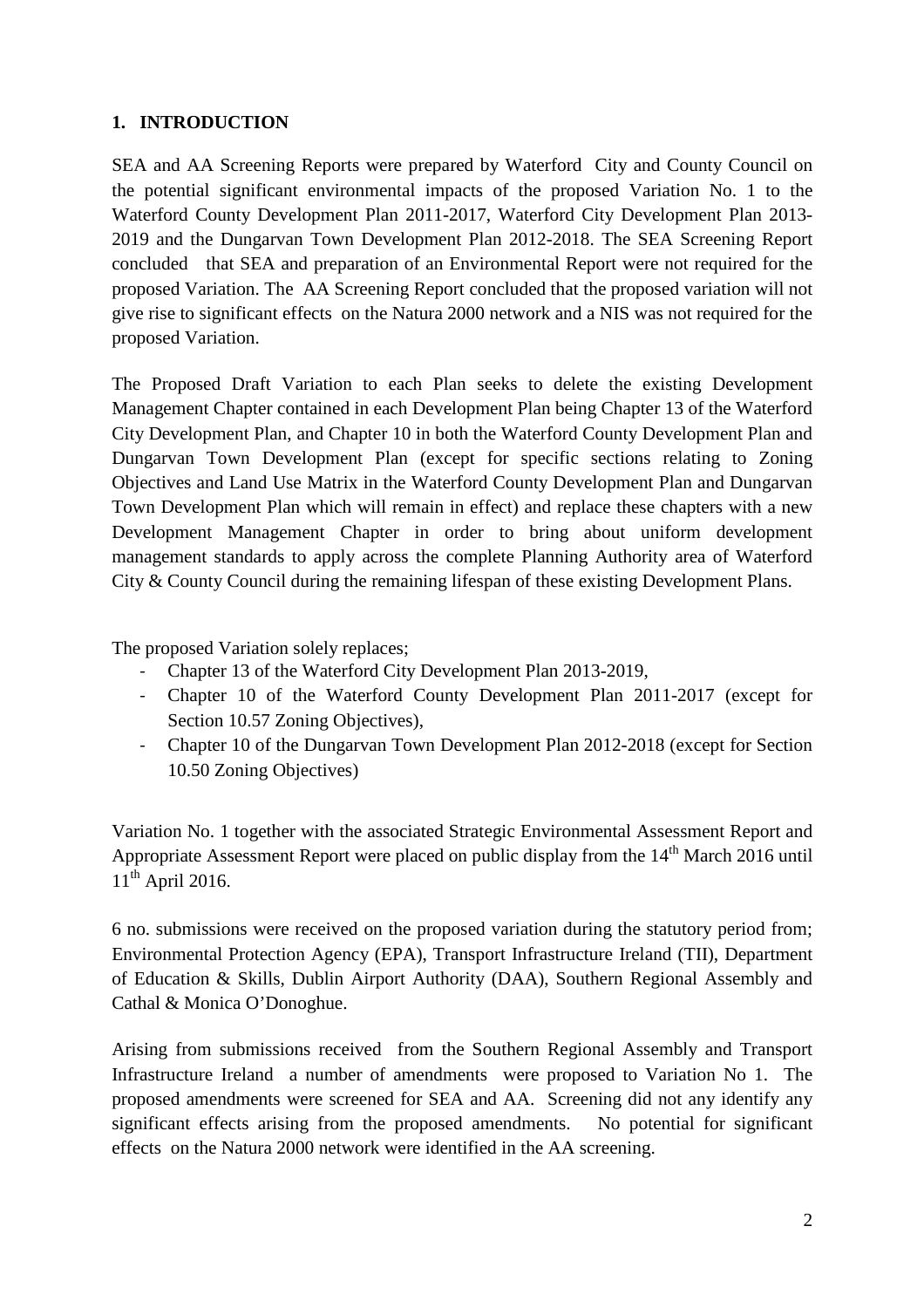The proposed Material Amendments and the SEA and AA Screening Report were presented to Plenary Council on May 12<sup>th</sup> 2016 for discussion. The Members of Waterford City & County Council resolved that the Draft Variation be altered as follow;

**Alteration 1:** To alter Section 10.1 of the draft variation – wording change to text with regard to guidance contained in the Spatial Planning and National Roads Guidelines for Planning Authorities (DoECLG, 2012) and specifically relating to guidance on transitional zones and lands adjoining national roads within 50kmh speed limits.

**Alteration 2:** To amend Section 8.1.2 Traffic & Transport Assessments by the inclusion of additional text – wording change relating to the requirements for Traffic and Transport Assessments as per the NRA/TII Traffic & Transport Guidelines (2014).

**Alteration 3**: To amend Section 11.7 Advertising with additional text under bullet point 7 to reflect policy on Signage in the 'Spatial Planning & National Road Guidelines (2012)'.

**Alteration 4**: Amendments to Section 4 Residential Development Design Standards involving minimum separation distances between gables of non-adjoining dwellings of 4m in the Waterford County Development Plan 2011-2017 and Dungarvan Town Development Plan 2012-2018 and 2.4m in Waterford City Development Plan.

**Alteration 5**: Amendments to Minimum Private Open Space Requirements for Dwelling Units involving separate standards for houses in Waterford City from Waterford County and Dungarvan Town.

#### **2. SCREENING STATEMENT**

The requirements for SEA in Ireland are set out in the national regulations, S.I. No. 435 of 2004 (European Communities (Environmental Assessment of Certain Plans and Programmes) Regulations 2004 and S.I. No. 436 of 2004 (Planning and Development (Strategic Environmental Assessment) Regulations 2004 as amended by S.I. No. 200 of 2011 (European Communities (Environmental Assessment of Certain Plans and Programmes) (Amendment) Regulations 2011) and S.I. No. 201 of 2011 (Planning and Development (Strategic Environmental Assessment) (Amendment) Regulations 2011) respectively.

The Regulations 2004-2011 require case by- case screening of individual plans and programmes based on the criteria in Schedule 2A to the Planning and Development Regulations 2001. These criteria must be taken into account in determining whether or not significant effects on the environment would be likely to arise.

#### **Stage One - Pre-Screening**

The first step in determining whether the proposed material alterations to the variations would require a SEA involved a pre-screening check. It allows rapid screening-out of plans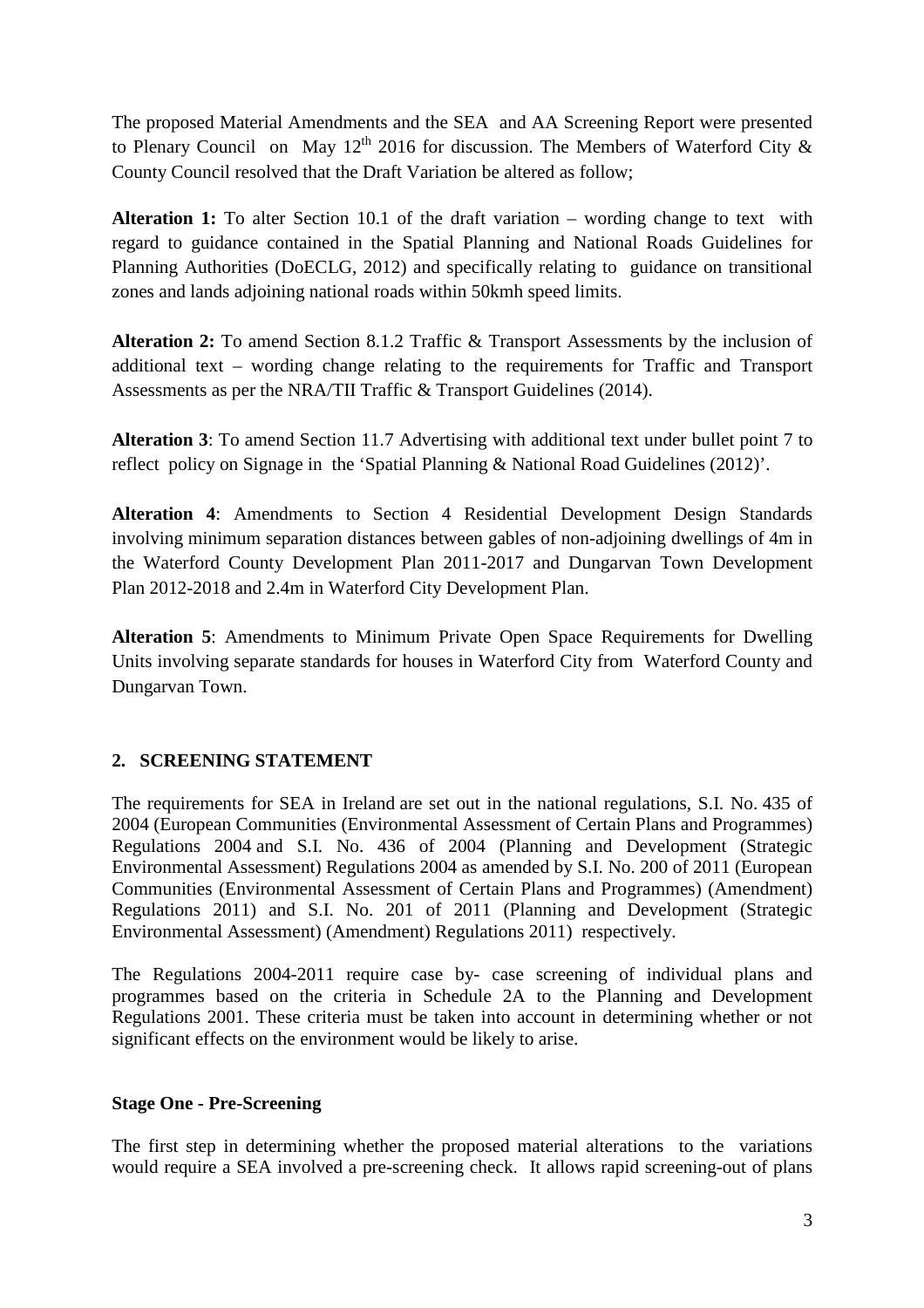and policies that are clearly not going to have any environmental impact and screening-in of those that definitely do require SEA.

Following the pre-screening exercise (Figure 1) it is apparent that it is necessary to conduct further screening to determine if a Strategic Environmental Assessment of the proposed material alterations to the variations will provide a framework for development therefore it was necessary to determine whether an SEA would be required by testing it against environmental significance screening criteria.



#### **Figure 1. Pre-Screening Decision Tree**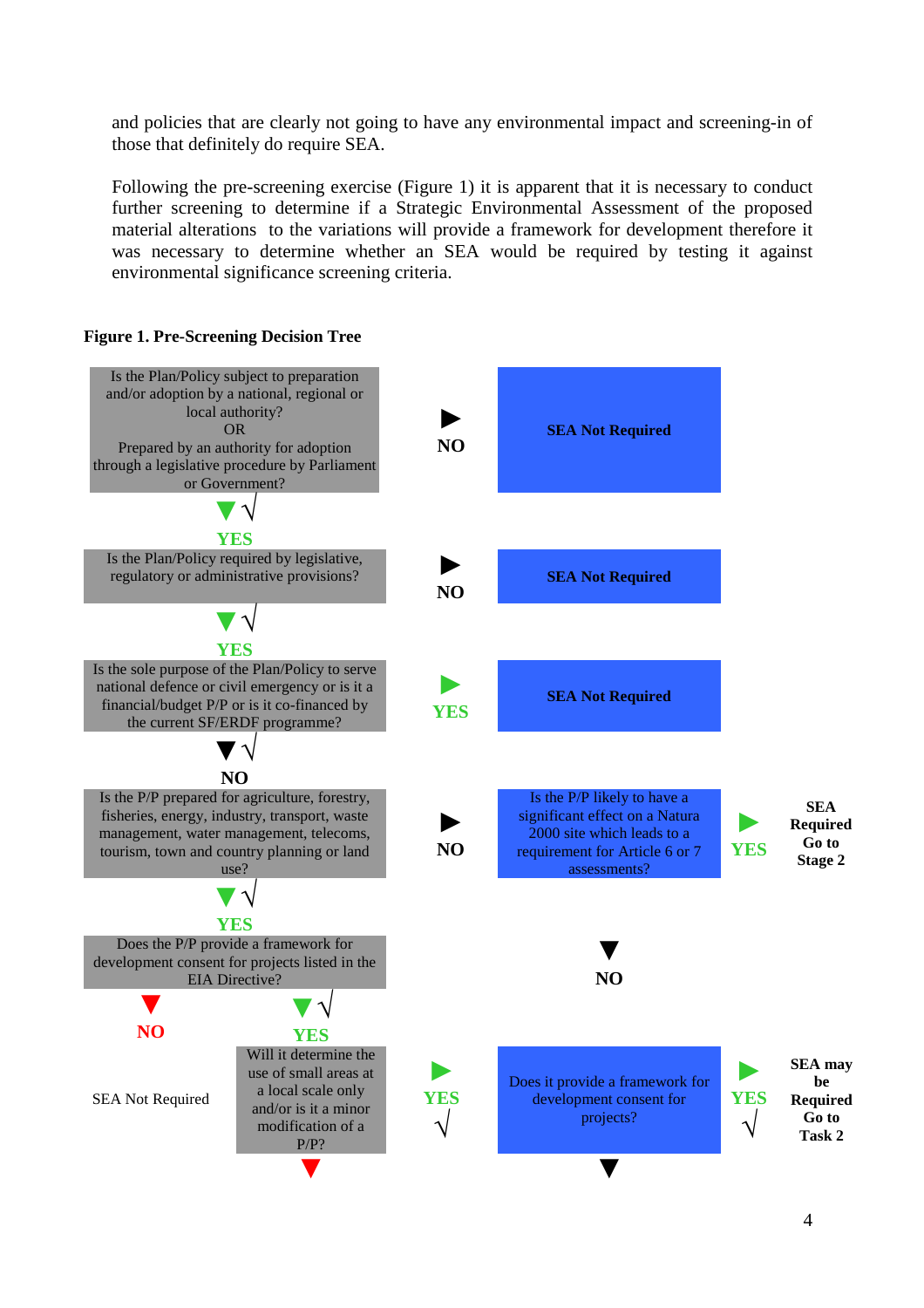**NO NO**

**SEA Required Go to Stage 2 SEA Not Required**

#### **Stage Two - Environmental Significance Screening**

The application of environmental significance criteria is important in determining whether SEA is required for small Plans/Policies or modifications to Plans/Policies. Annex II (2) of Directive 2001/42/EC sets out the "statutory" criteria that should be addressed when undertaking this stage.

#### **Criteria for Determining the Likely Significance of Environmental Effects**

#### *Characteristics of the Plan/Programme*

*i. the degree to which the plan or programme sets a framework for projects and other activities, either with regard to the location, nature, size and operating conditions or by allocating resources;* 

The Development Management Standards apply to developments given consent under the Planning and Development Acts 2000-2015. The proposed new Development Management Chapter has had regard to national guidelines and policy documents that have been published since the respective Development Plans in the City and County have been prepared.

*ii. the degree to which the plan or programme influences other plans and programmes including those in a hierarchy;* 

The Development Management Standards are the standards with which developments must comply in order to be approved for consent under the existing three plans. The 6 year cycles of these Developments Plans currently do not run in tandem time wise and it is the future intention of the Waterford City & County Council to prepare a single Development Plan for the entire Waterford City & County area of the Planning Authority. The review process to prepare the new Development Plan for the area is not envisaged to commence until after the publication of a new National Planning Framework to replace the National Spatial Strategy (2002-2020) by the Department of the Environment, Community & Local Government, and subsequently a 'Regional Spatial & Economic Strategy' for the region by the Southern Regional Assembly to replace the current 'Regional Planning Guidelines for the South East Region 2010-2022' prepared by the now dissolved South-East Regional Authority. Both of these new national and regional spatial planning documents are expected to be published by the end of 2016 and will set out the broad spatial planning hierarchy for the future development of Waterford City & County in the medium to long term horizon.

#### *iii. the relevance of the plan or programme for the integration of environmental considerations in particular with a view to promoting sustainable development;*

The Development Management Standards include standards relating to Waste Water Treatment Infrastructure, Sustainable Travel, Landscaping and Open Space, mineral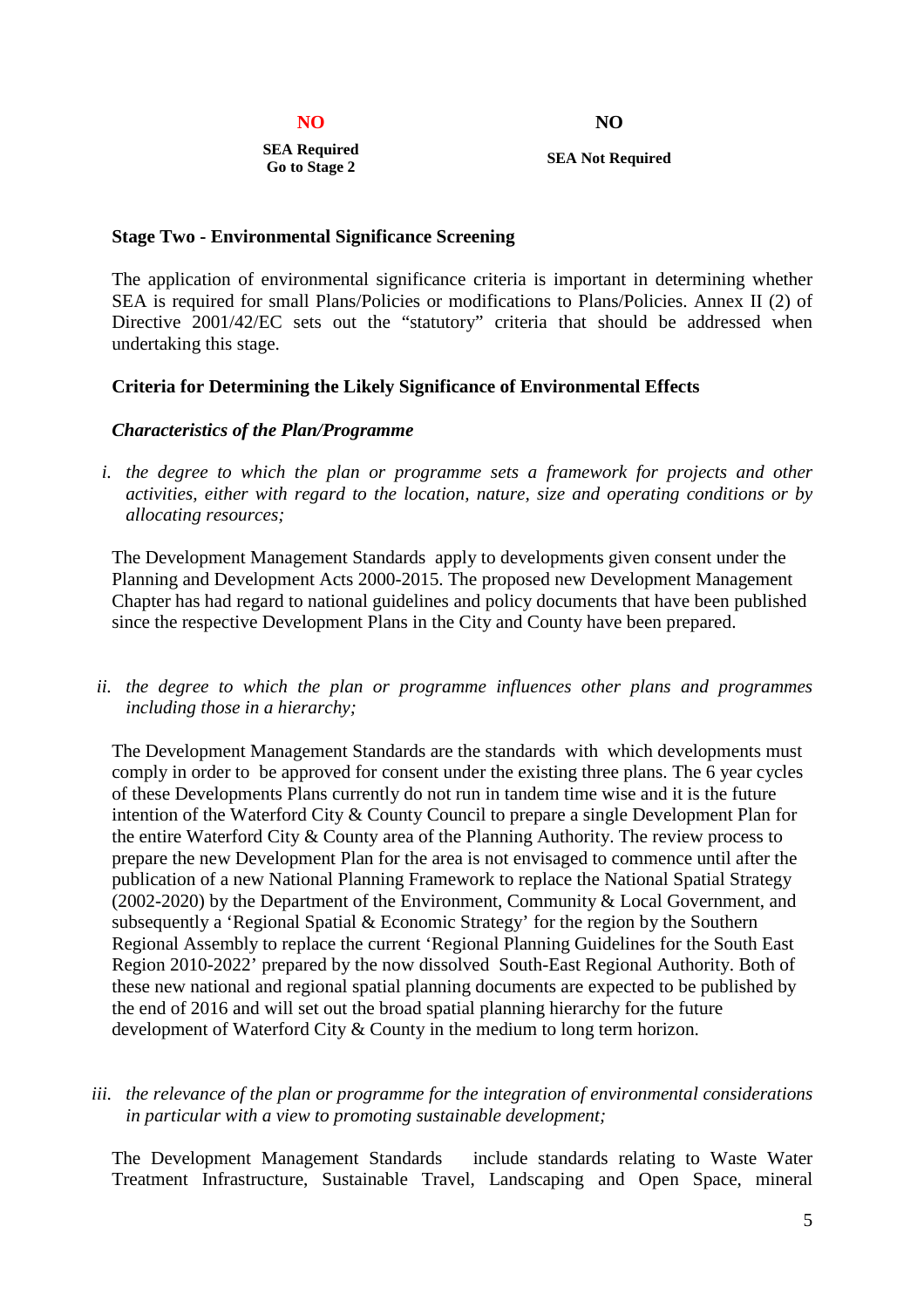extraction, forestry, renewable energy, hedgerow protection, Tree Preservation, Flooding, Archaeology, Built Heritage and architectural conservation. The proposed variations are positive in consolidating standards across Waterford City and County and also updating standards to take account of recent national guidelines in respective areas.

#### *iv. environmental problems relevant to the plan or programme;*

No strategically significant environmental problems can be identified in relation to the proposed material alterations to the variations to Development Management Standards in the three plans. The new Development Management Chapter will apply coherent and appropriate standards for new and existing developments across the entire area of the Planning Authority.

*v. the relevance of the plan or programme for the implementation of Community legislation on the environment (e.g. plans and programmes linked to waste-management or water protection).* 

The principal main changes to the Development Management standards to be applied across the entire Waterford City & County Areas include;

- Alteration of Development Management Standards for Residential & General Development across the city and county where appropriate.
- Updated Apartment Development Standards having regard to the recently published Apartment Planning Guidelines issued by the DoECLG in December 2015.
- Updated provisions for Part V requirements.
- Update & provide consistent Car Parking Standards across Waterford City & County.

Development Management Standards relating to Waste Water Treatment Infrastructure, Sustainable Travel, Landscaping and Open Space, mineral extraction, forestry, renewable energy, hedgerow protection, Tree Preservation, Flooding, Archaeology, Built Heritage, and architectural conservation are considered positive for the range of environmental criteria.

#### *Characteristics of the Effects and of the Area Likely to be Affected*

#### *i. the probability, duration, frequency and reversibility of the effects*

The proposed material alterations to the variations will ensure appropriate standards for new and existing developments across the entire area of the Planning Authority. The probability that these effects will be environmentally significant in negative terms is negligible.

#### *ii. the cumulative nature of the effects*

Cumulative negative environmental effects are not expected. These chapters are proposed to be replaced by this new Development Management Chapter which will apply uniform standards for new and existing developments across the entire area of the Planning Authority. This will ensure that new development proposals are assessed in a consistent manner and reflect up to date requirements and standards for development proposals.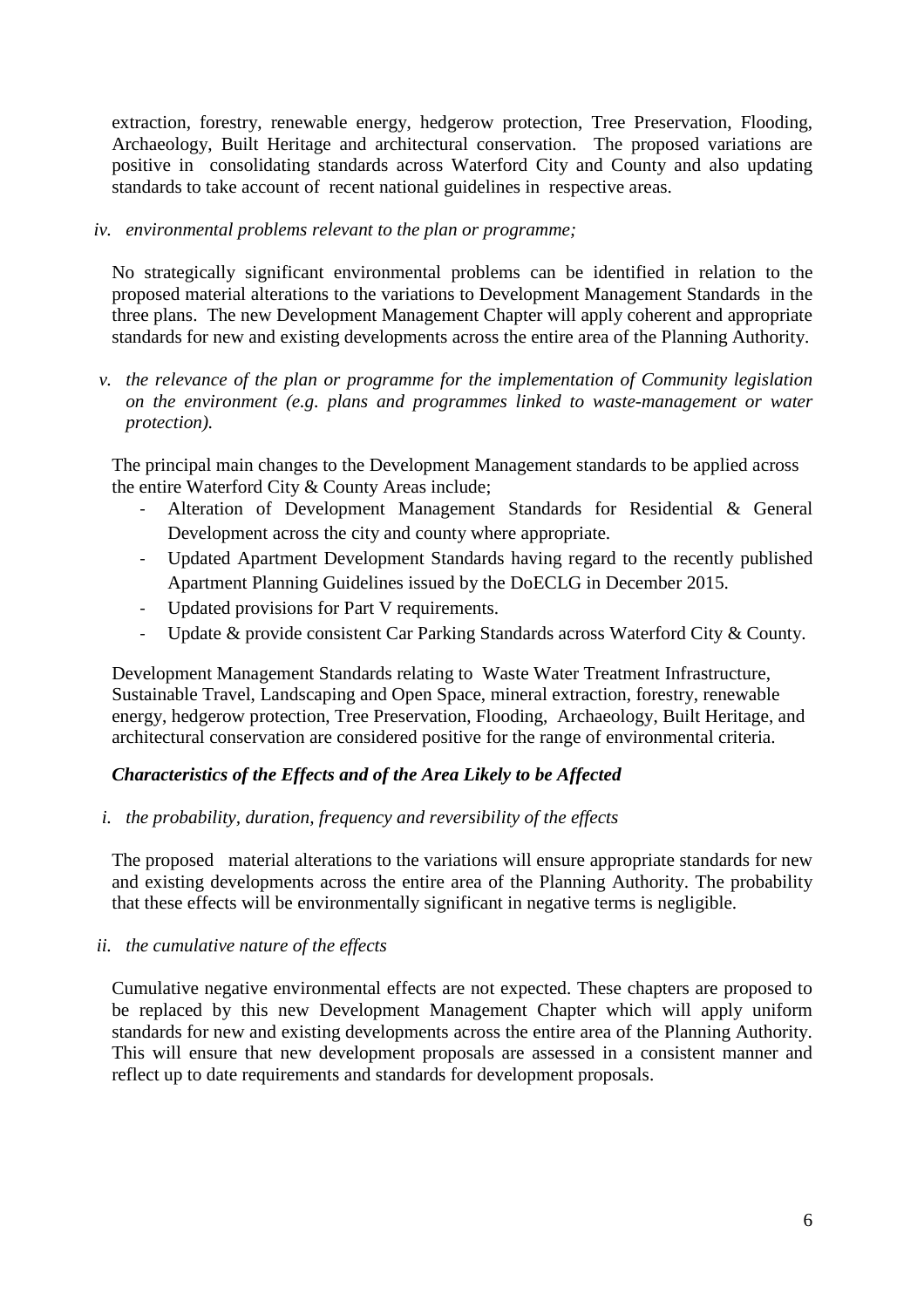#### *iii. the transboundary nature of the effects*

The Planning Authority proposes to prepare separate Variations to the Waterford City Development Plan 2013-2019, Waterford County Development Plan 2011-2017 and the Dungarvan Town Development Plan 2012-2018 in order to merge and update the Development Management Standards applied to development proposals across the City & County areas. The proposed Variations will involve the deletion of the respective Development Management Chapters in all three Plans, being Chapter 13 of the Waterford City Development Plan 2013-2019, Chapter 10 of the Waterford County Development Plan 2011-2017 and Chapter 10 of the Dungarvan Town Development Plan 2012-2018, save for the zoning objective sections of the Waterford County Development Plan 2011-2017 (Section 10.57) and the Dungarvan Town Development Plan 2012-2018 (Section 10.50) which will remain in operation.

#### *iv. the risks to human health or the environment (e.g. due to accidents)*

None arising from implementation of the proposed material alterations to variations to the three plans. There are no existing Seveso sites currently in County Waterford. There is one Upper Tier establishment located in Christendom, Ferrybank, Co. Kilkenny on the north bank suburb of the River Suir in Waterford City. The site is operated by Trans Stock Cold Storage and Warehousing Ltd. A 700 metre consultation zone is currently operational around this Seveso site where planning applications received for development should be referred to the Health & Safety Authority for technical advice to the Planning Authority

*v. the magnitude and spatial extent of the effects (geographical area and size of the population likely to be affected)* 

The area subject to variations in development plans is the entire area of Waterford City and County. The population of this area is approximately 115,000.

- *vi. the value and vulnerability of the area likely to be affected due to* 
	- *special natural characteristics or cultural heritage;*

Waterford City Development Plan 2013-2019 Waterford County Development Plan 2011- 2017 and Dungarvan Town Plan 2012-2018 identify the following protected areas/elements of the natural/cultural heritage:

- Protected Structures
- Sites of Archaeological Significance
- Areas with natural heritage designations

A key objective of the County and City Development Plans which provide the planning and development framework for implementation of the variation is to protect and enhance Waterford's heritage and key characteristics, both natural and man-made. The new Development Management Chapter will apply uniform standards for new and existing developments across the entire area of the Planning Authority. This will ensure that new development proposals are assessed in a consistent manner and reflect up to date requirements and standards for development proposals.